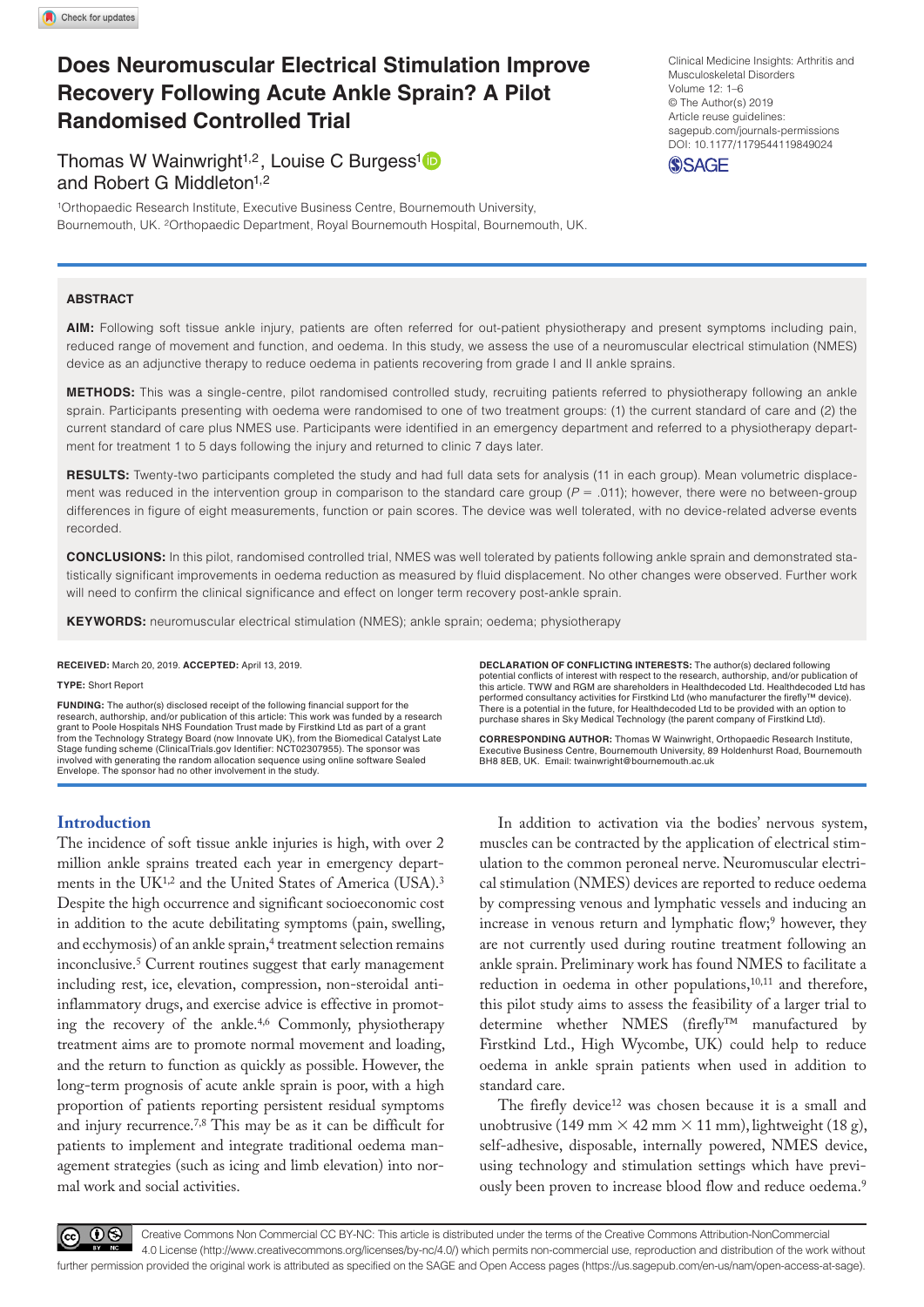It has seven stimulation modes with selectable pulse widths of 70, 100, 140, 200, 280, 400, and 560 µs (±5% + 20 µs). The repetition rate is 1 Hz ( $\pm$ 5%), with a maximum charge of 20 µC per pulse. The device is intended to be used for up to 24 h (maximum of 30 h), before being replaced. It produces activation of the extensor muscles and additional stretch of the antagonistic flexor muscles which are thus compressed by the fascial envelopes as they are pulled in a distal direction during dorsiflexion of the ankle joint. The passive motion of the flexor muscle acts as a calf muscle pump, promoting venous return by increasing intramuscular pressure. Subsequently, increased venous return may reduce stasis and oedema.

#### **Methods**

#### *Trial design*

This was a single-centre, pilot randomised controlled study, recruiting patients from a UK district general hospital's accident and emergency (A&E) department who were referred to physiotherapy following an ankle sprain (registration number: FKD-ffANK-001/NCT02307955, ethical approval: Research Ethics Committee [REC] Reference: 14/EE1018). Following written informed consent, participants (n = 24) presenting with oedema were randomised to one of two treatment groups: (1) the current standard of care and (2) the current standard of care plus NMES use. Participants were identified in an emergency department and referred to a physiotherapy department for treatment 1 to 5 days following the injury and the participants returned to clinic 7 days after their first visit.

#### *Participants*

Twenty-four participants were recruited from a UK district general hospital's A&E department between September 10, 2014 and December 3, 2015 following diagnosis of an ankle sprain and referral to physiotherapy. It is recommended to have 12 participants per group during a pilot trial when there is no prior information to base a sample size on.13 In addition, having 12 participants within each group allows a clinical trial to provide a reliable answer to the question addressed.13

Fifty-three patients were screened for eligibility, with 29 participants not fulfilling the inclusion criteria. Reasons included appointment not arranged within study time (8), patient's not attending their appointment (7), inability to contact patient (5), declined participation (5), minimal swelling at physiotherapy appointment (4), fracture shown during x-ray (2), sensory loss (1), other foot injuries (1), and a body mass index (BMI) outside of the eligibility guidelines (1).

When hospital administration staff contacted patients to arrange their physiotherapy appointment, the trial was introduced to them and patients gave consent for the research team to contact them. Following the telephone call, the

participant information sheet was emailed to them and then written consent was provided on arrival to the physiotherapy department before their initial physiotherapy session. Participants had to be over 18 years old, demonstrating a grade I or II clinically diagnosed ankle sprain (grade III was excluded), with no evidence of a fracture. The ankle sprains were graded following guidelines from the American Academy of Orthopaedic Surgeons<sup>14</sup> (Appendix 1). The exclusion criteria also prevented chronically obese (BMI index  $>40$  kg/m<sup>2</sup>) or pregnant individuals from taking part. Patients with a pacemaker or history of deep or superficial vein thrombosis were also excluded. Following enrolment into the study, participants were then allocated randomly into one of two treatment groups. The method of concealed randomisation utilised within the study was the sealed envelope system, generated by the study sponsor.15

#### *Interventions*

Patients were treated and assessed by one of two senior physiotherapists who were independent to the study design and analysis of results. Participants in the first group were provided with the current standard of care which included patient education, manual therapy when indicated, and personalised exercise prescription. The second group of participants was provided with the current standard of care with the addition of NMES. Participants were trained on how to apply NMES to their leg in accordance with the manufacturer's instructions for use (head of the device to the side of the knee over the top of the fibula, with the tail wrapping to the rear of the leg below the crease of the knee).16 Participants were instructed to wear the device on their injured leg during waking hours each day. The device was worn for a minimum of eight and a maximum of 16 h per day, with NMES usage and any adverse events (such as pain or skin irritation) recorded in patient diaries. Participants returned to the physiotherapy department 7 days later for a follow-up assessment. Due to the nature of the study, the participants and physiotherapists were not blinded to the study.

#### *Outcomes*

The primary outcome measure of the trial was a comparison of ankle oedema reduction between the two treatment groups. Oedema reduction was measured using two methods. The 'gold standard' for measuring oedema reduction is fluid displacement<sup>17,18</sup> and thus, the participants' foot was placed into a Baseline® foot set volumetric measuring device (manufactured by Fabrication Enterprises Inc., PO BOX 1500, White Plains, New York), with the volume of water displaced recorded. In addition, a tape measure was used to record figure of eight values, as this method is a time-efficient and reliable alternative often used in clinical practice.19 The functional recovery of the volunteers was also compared using the Foot and Ankle Ability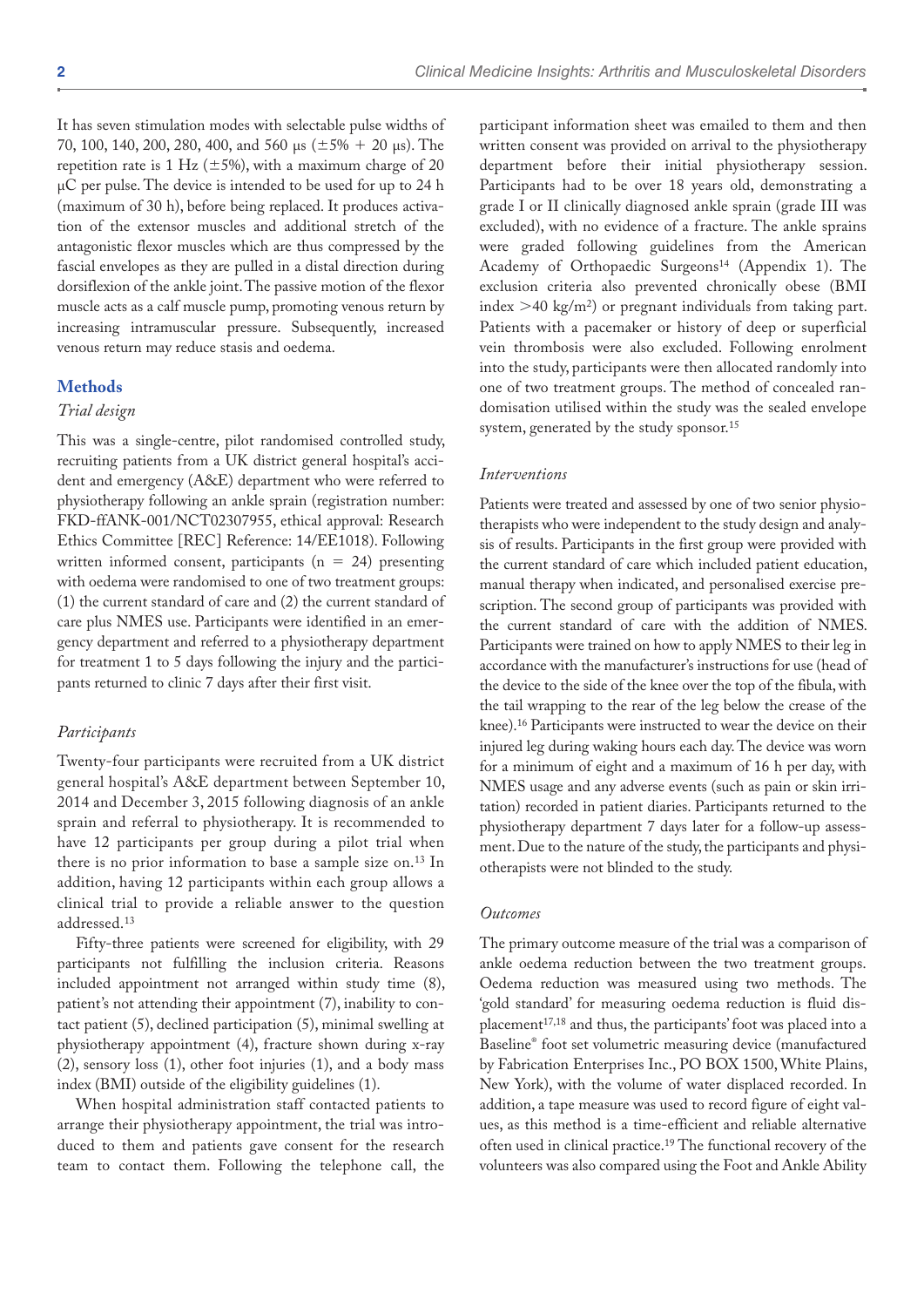#### **Table 1.** Study participants.

|                                     | AGE $(\pm SD)$    | <b>FEMALE</b> | <b>MALE</b> | HEIGHT $(\pm SD)$  | WEIGHT $(\pm SD)$ | <b>BMI</b>                   |
|-------------------------------------|-------------------|---------------|-------------|--------------------|-------------------|------------------------------|
| Group 1 (standard of care)          | $36 \pm 8$ years  | 7 (64%)       | 4(36%)      | 168.00 $\pm$ 10 cm | 74 ± 13 ka        | $26 \pm 4$ kg/m <sup>2</sup> |
| Group 2 (standard of care and NMES) | $44 \pm 10$ years | 5(46%)        | 6(54%)      | 174.82 $\pm$ 12 cm | $87\pm13$ ka      | $29 \pm 6$ kg/m <sup>2</sup> |

Abbreviations: BMI, body mass index; NMES, neuromuscular electrical stimulation; SD, standard deviation.

#### **Table 2.** Pre and post intervention measures.

|                                                                |    | <b>GROUP 1 (STANDARD OF CARE)</b> |                                |                                     | <b>GROUP 2 (STANDARD CARE AND NMES)</b> |                                |                                  | <b>BETWEEN</b><br><b>GROUP</b>  | $P -$<br><b>VALUE</b> |
|----------------------------------------------------------------|----|-----------------------------------|--------------------------------|-------------------------------------|-----------------------------------------|--------------------------------|----------------------------------|---------------------------------|-----------------------|
|                                                                | N. | <b>PRE MEAN</b><br>$(\pm SD)$     | <b>POST MEAN</b><br>$(\pm SD)$ | <b>CHANGE</b><br>$MEAN$ ( $\pm$ SD) | <b>PRE MEAN</b><br>$(\pm SD)$           | <b>POST MEAN</b><br>$(\pm SD)$ | <b>CHANGE</b><br>MEAN $(\pm SD)$ | <b>DIFFERENCE</b><br>$(\pm SD)$ |                       |
| Volumetric<br>displacement<br>$(% \mathcal{L}_{0})$ (% change) | 22 | $1315.9 \pm 235.4$                | $1322.9 \pm 224.2$             | $-0.8 \pm 3.8$                      | $1483.8 \pm 184.1$                      | $1354.8 \pm 163.5$             | $8.1 \pm 11.2$                   | $8.9 \pm 9.2$                   | .011                  |
| Figure of<br>eight (cm)                                        | 22 | $53.4 \pm 4.5$                    | $52.4 \pm 5.0$                 | $1.8 \pm 2.5$                       | $56.4 \pm 3.0$                          | $55.0 \pm 3.0$                 | $2.5 \pm 2.2$                    | $0.7 \pm 4.3$                   | .25                   |
| Foot and<br><b>Ankle Ability</b><br>Measure (%)                | 22 | $55.8 \pm 21.4$                   | $78.7 \pm 12.4$                | $22.8 \pm 20.9$                     | $58.4 \pm 11.9$                         | $81.3 \pm 18.4$                | $22.9 \pm 13.3$                  | $0.1 \pm 25$                    | .50                   |
| Pain (VAS<br>score)                                            | 22 | $2.8 \pm 2.2$                     | $1.0 \pm 0.8$                  | $1.8 \pm 1.9$                       | $3.0 \pm 1.5$                           | $1.0 \pm 1.1$                  | $1.9 \pm 1.1$                    | $0.1 \pm 2.6$                   | .41                   |

Abbreviations: NMES, neuromuscular electrical stimulation; SD, standard deviation; VAS, Visual Analogue Scale.

Measure (FAAM) which is a validated, reliable, and responsive measure of physical function for individuals with foot- and ankle-related impairments<sup>20</sup> that consist of the 21-item activities of daily living and 8-item sports subscales.

The secondary objectives of the study were to compare patient-reported pain scores, and the feasibility of a future, larger trial. The safety of participants was also monitored through the recordings of adverse events. Balance and proprioception were to be recorded using a single leg stand test; due to pain occurring in the first patients recruited, this objective was removed from the study following consultation with the physiotherapists involved. Pain scores were assessed using the Visual Analogue Scale (VAS), which is a valuable instrument for assessing pain in well-informed patients.21 A 10cm VAS chart was presented to the patient, depicting a scale between 1 and 10, with 0 representing no pain and 10 representing the worst pain imaginable. Participants were asked to record their perceived pain by making a mark across the line. The pain score was recorded as the number between 1 and 10 where the patient marked the scale. Feasibility for a future trial was assessed by (1) recruitment rate, (2) retention rate, (3) compliance to rehabilitation programme, and (4) data collection completion.

#### *Statistical methods*

Following the collection of data, results were compared between the two groups of care from the patients' first physiotherapy clinic to the follow-up time of 7 days later. The mean percentage in reduction in oedema swelling was calculated through fluid displacement. In addition, the mean percentage of change in the figure of eight measurements and the mean percentage of change in pain and ankle functionality were calculated. The means between each group were compared with give an average difference between the two variables. The analysis was undertaken using SPSS Statistics, Version 19 (IBM Corporation, New York, USA). An independent sample *t* test was used to record the statistical significance between each treatment groups.

Eleven participants (Table 1, Appendix 2) from each group were included within the analysis for the primary outcome. Two participants were excluded from the analysis. The first was ineligible after a fracture was revealed on their x-ray following randomisation. The second excluded participant did not turn up to their follow-up clinic and was unable to be contacted. All patients included within the study presented with a grade II ankle sprain. The results were collected between September 10, 2014 and December 3, 2015 with the follow-up clinic taking place 7 days after. The trial ended when the predefined number of participants had been tested.

## **Results**

The results (Table 2) show that oedema was statistically significantly reduced for patients in group 2 (standard of care and NMES) compared with group 1 (standard of care)  $(P = .011)$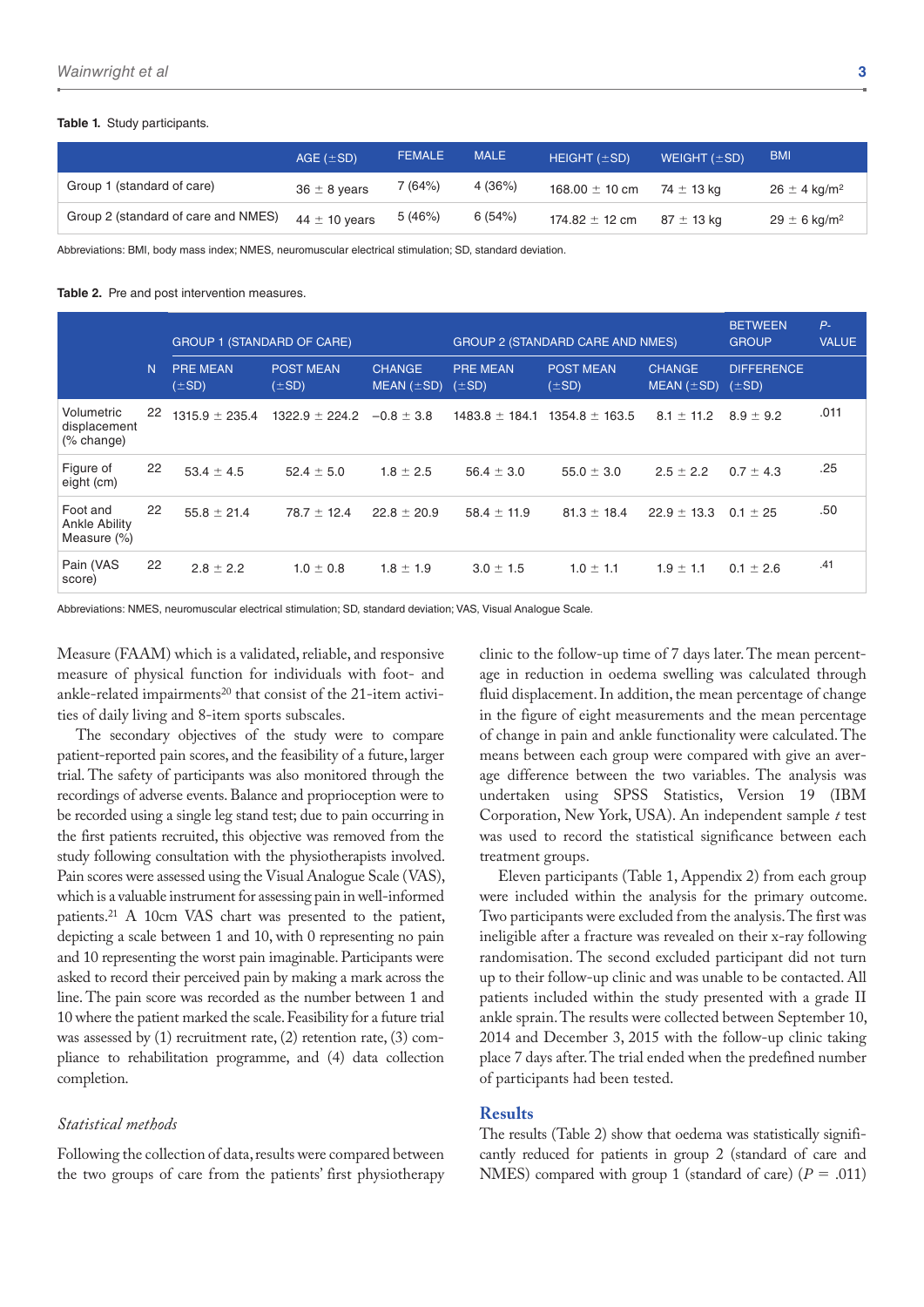during the recordings of fluid displacement. In contrast, the figure of eight (in cm) measure of oedema was not significantly better for the NMES treatment group than the standard of care participants. None of the other outcomes produced a statistically significant difference between participants using NMES and those receiving the standard of care. FAAM and rated function did not significantly differentiate. There was also no significant difference found between NMES use and standard of care when assessing pain reduction using VAS; however, both groups experienced a clinically significant reduction in pain from their baseline measurements to their follow-up clinic. Acceptance of the treatment after randomisation at the clinic was high, with all patients managing to fit the device and wearing it for the allocated number of hours (8 h per day within waking hours). No device related adverse events were recorded.

#### **Discussion**

This study found that using NMES in addition to standard care reduces oedema following a grade I or II ankle sprain and is statistically significant when compared with standard care alone, as measured by volumetric displacement. However, this finding did not have a statistically significant effect on functional recovery, which was also a primary outcome measure of this study. Although the clinical relevance of the oedema reduction may be questioned because no other clinically meaningful changes between the two groups were found, a largerscale trial with a longer term follow-up is warranted to allow accurate interpretation of the clinical implications of using NMES as an adjunct treatment modality to current standard care following acute ankle sprain.

Reducing oedema post-ankle sprain is proposed to play a vital role in ameliorating the level of pain and dysfunction that patients experience during recovery.<sup>22</sup> The study found no significant change in pain and FAAM scores; however, it is possible that this is attributable to the short time frame in which NMES was evaluated. Pain decreased and ankle functionality increased in both treatment groups, demonstrating the value of each care plan; however, the difference between the changes was not significant. These results align with similar studies which have found that a reduction in oedema does not immediately improve self-reported function or pain.23 Interestingly, our volumetric displacement data are inconsistent with a previous study24 whereby no significant differences were found between three treatment groups: (1) NMES, (2) sham NMES, and (3) submotor electrical stimulation (control)) within 5 days following ankle sprain. The authors of this article consider their small sample size with large standard deviations, study design, NMES parameters, and treatment duration to be contributing factors to the apparent ineffectiveness. In our study, physiological effects were evaluated after a period of 7 days, and increasing this time frame may create a longer term clinically meaningful relationship between oedema reduction, pain, and functionality. The 'dose-response' relationship between

NMES treatment induced strength gains and NMES training intensity has been confirmed in various clinical populations<sup>25</sup> and it may be that a greater intensity or duration of electrical stimulation is required to reduce the presence of oedema and its effect on pain and function.

It is important to highlight that NMES was applied independently by patients with no problems and was well tolerated for at least 8 h a day, for seven consecutive days, with no adverse events recorded. NMES still suffers from poor clinical acceptability for rehabilitation,<sup>25</sup> and a previously reported complication of NMES is skin irritation,<sup>26</sup> of which none was reported within our study. Patient acceptance and tolerance support the feasibility of a future, larger trial, which may produce more clinically relevant results; however as 29 of the 53 patients screened for eligibility did not fulfil the inclusion criteria, recruitment may be a challenge. Despite this, complete data sets were recorded for all patients who attended their follow-up appointment.

#### *Limitations of the study*

Treatment with NMES was not immediate as the time delay between admittance to A&E and the first physiotherapy visit was up to 5 days after injury, which may have affected results. There were also differences in the demographics and baseline measures of the participants that may have impacted results. Groups were not balanced for injury severity, and there was no control over the manual therapy administered during the intervention period.

#### **Conclusions**

In this pilot, randomised controlled trial, NMES was well tolerated by patients following grade II ankle sprain and demonstrated statistically significant improvements in oedema reduction as measured by fluid displacement. No betweengroup differences in figure of eight measurements, function, or pain scores were observed. Further work is feasible and required to confirm the clinical significance and effect on longer term recovery post-ankle sprain.

#### **Acknowledgements**

The authors would like to thank physiotherapists Adrian Hand and Steve Sampson for their assistance in data collection and conducting the trial.

#### **Author Contributions**

TWW and RGM planned the trial design; TWW, RGM, and LCB analysed data; and TWW and LCB were the major contributors in manuscript writing. All authors read and approved the final manuscript.

## **Ethical Approval**

Ethical approval: Research Ethics Committee (REC) Reference: 14/EE/1018.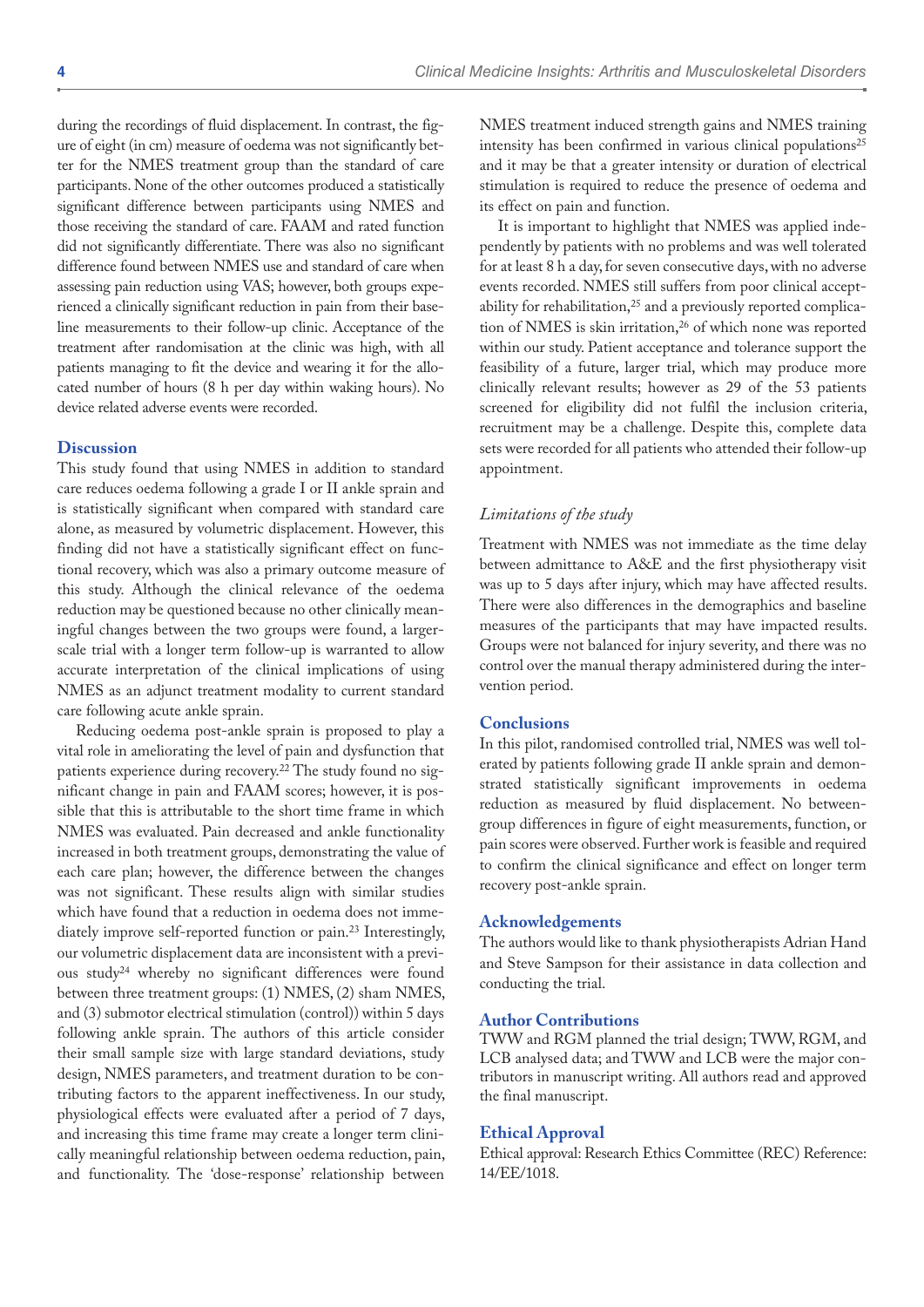## **Trial Registration**

Registration number: FKD-ffANK-001/NCT02307955; IRAS Project ID: 154509; date of registration: December 4, 2014 (retrospectively registered); protocol: [https://clinical](https://clinicaltrials.gov/ct2/show/NCT02307955?term=ankle)[trials.gov/ct2/show/NCT02307955?term=ankle](https://clinicaltrials.gov/ct2/show/NCT02307955?term=ankle)+firefly&r ank=1

## **ORCID iD**

Louise C Burgess D <https://orcid.org/0000-0003-1870-9061>

#### **References**

- 1. Cooke MW, Lamb SE, Marsh J, Dale J. A survey of current consultant practice of treatment of severe ankle sprains in emergency departments in the United Kingdom. *Emerg Med J*. 2003;20:505–507.
- 2. Bridgman SA, Clement D, Downing A, Walley G, Phair I, Maffulli N. Population based epidemiology of ankle sprains attending accident and emergency units in the West Midlands of England, and a survey of UK practice for severe ankle sprains. *Emerg Med J*. 2003;20:508–510.
- 3. Wiersma AJ, Brou L, Fields SK, Comstock RD, Kerr ZY. Epidemiologic comparison of ankle injuries presenting to US emergency departments versus high school and collegiate athletic training settings. *Inj Epidemiol*. 2018;5:33.
- 4. Doherty C, Bleakley C, Delahunt E, Holden S. Treatment and prevention of acute and recurrent ankle sprain: an overview of systematic reviews with metaanalysis. *Br J Sports Med*. 2017;51:113–125.
- 5. van Dijk CN. Management of the sprained ankle. *Br J Sports Med*. 2002;36:83–84.
- 6. Cooke MW, Marsh JL, Clark M, et al. Treatment of severe ankle sprain: a pragmatic randomised controlled trial comparing the clinical effectiveness and costeffectiveness of three types of mechanical ankle support with tubular bandage. The CAST trial. *Health Technol Assess*. 2009;13:iii, ix-x, 1–121.
- 7. Anandacoomarasamy A, Barnsley L. Long term outcomes of inversion ankle injuries. *Br J Sports Med*. 2005;39:e14, discussion e14.
- 8. Konradsen L, Bech L, Ehrenbjerg M, Nickelsen T. Seven years follow-up after ankle inversion trauma. *Scand J Med Sci Sports*. 2002;12:129–135.
- 9. Ingves MV, Power AH. Two cases of transcutaneous electrical nerve stimulation of the common peroneal nerve successfully treating refractory, multifactorial leg edema [published online ahead of print November 20, 2014]. *J Investig Med High Impact Case Rep*. doi:10.1177/2324709614559839.
- 10. Wainwright TW, Burgess LC, Middleton RG. A feasibility randomised controlled trial to evaluate the effectiveness of a novel neuromuscular electro-stimulation

device in preventing the formation of oedema following total hip replacement surgery. *Heliyon*. 2018;4:e00697.

- 11. Burgess LC, Immins T, Swain I, Wainwright TW. Effectiveness of neuromuscular electrical stimulation for reducing oedema: A systematic review. *Journal of Rehabilitation Medicine* 2019;51:4.
- 12. Firstkind Limited. Geko: hospital applications device. [https://www.gekodevices](https://www.gekodevices.com/geko-products/hospital-applications-device/) [.com/geko-products/hospital-applications-device/.](https://www.gekodevices.com/geko-products/hospital-applications-device/) Up-dated 2019. Accessed February 4, 2019.
- 13. Julious SA. Sample size of 12 per group rule of thumb for a pilot study. *Pharm Stat*. 2005;4:287–291.
- 14. American Academy of Orthopaedic Surgeons. Sprained ankle. [https://orthoinfo](https://orthoinfo.aaos.org/en/diseases) [.aaos.org/en/diseases](https://orthoinfo.aaos.org/en/diseases)–conditions/sprained-ankle/. Up-dated 2019. Accessed February 4, 2019.
- 15. Sealed Envelope. Randomisation and online databases for clinical trials. [https://](https://www.sealedenvelope.com/.Up-dated) [www.sealedenvelope.com/.Up-dated](https://www.sealedenvelope.com/.Up-dated) 2019. Accessed February 4, 2019.
- 16. Firstkind Limited. Geko: circulation support: instructions for use. [http://www](http://www.gekodevices.com/media/34381/fk-geko_ifu_1a-r4_a4-v1.pdf) [.gekodevices.com/media/34381/fk-geko\\_ifu\\_1a-r4\\_a4-v1.pdf](http://www.gekodevices.com/media/34381/fk-geko_ifu_1a-r4_a4-v1.pdf). Up-dated 2013. Accessed June 2, 2014.
- 17. Henschke N, Boland RA, Adams RD. Responsiveness of two methods for measuring foot and ankle volume. *Foot Ankle Int*. 2006;27:826-832.
- 18. Perrin M, Guex JJ. Edema and leg volume: methods of assessment. *Angiology*. 2000;51:9–12.
- 19. Devoogdt N, Cavaggion C, Van der Gucht E, et al. Reliability, validity, and feasibility of water displacement method, figure-of-eight method, and circumference measurements in determination of ankle and foot edema [published online ahead of print January 16, 2019]. *Lymphat Res Biol*. doi:10.1089/lrb.2018.0045.
- 20. Martin RL, Irrgang JJ, Burdett RG, Conti SF, Van Swearingen JM. Evidence of validity for the Foot and Ankle Ability Measure (FAAM). *Foot Ankle Int*. 2005;26:968–983.
- 21. Haefeli M, Elfering A. Pain assessment. *Eur Spine J*. 2006;15:S17–S24.
- 22. Denegar CR, Saliba E, Saliba SF. *Therapeutic Modalities for Musculoskeletal Injuries*. 4th ed. Leeds, UK: Human Kinetics; 2009.
- Feger MA, Goetschius J, Love H, Saliba SA, Hertel J. Electrical stimulation as a treatment intervention to improve function, edema or pain following acute lateral ankle sprains: a systematic review. *Phys Ther Sport*. 2015;16: 361–369.
- 24. Man IOW, Morrissey MC, Cywinski JK. Effect of neuromuscular electrical stimulation on ankle swelling in the early period after ankle sprain. *Phys Ther*. 2007;87:53–65.
- 25. Maffiuletti NA, Gondin J, Place N, Stevens-Lapsley J, Vivodtzev I, Minetto MA. Clinical use of neuromuscular electrical stimulation for neuromuscular rehabilitation: what are we overlooking. *Arch Phys Med Rehabil*. 2018;99: 806–812.
- 26. Schuhfried O, Crevenna R, Fialka-Moser V, Paternostro-Sluga T. Non-invasive neuromuscular electrical stimulation in patients with central nervous system lesions: an educational review. *J Rehabil Med*. 2012;44:99–105.

# **Appendix 1**

Ankle sprains guidelines (American Academy of Orthopaedic Surgeons).

| <b>GRADE 1</b>                                                            | <b>GRADE 2</b>                                                                                | <b>GRADE 3</b>                                                                                                 |
|---------------------------------------------------------------------------|-----------------------------------------------------------------------------------------------|----------------------------------------------------------------------------------------------------------------|
| Minimal tear, minimal pain, slight<br>swelling, unimpaired weight bearing | Incomplete rupture, moderate pain, moderate<br>swelling/bruising, weight bearing is difficult | Complete rupture, severe pain, severe swelling/<br>bruising, loss of function, weight bearing is<br>impossible |